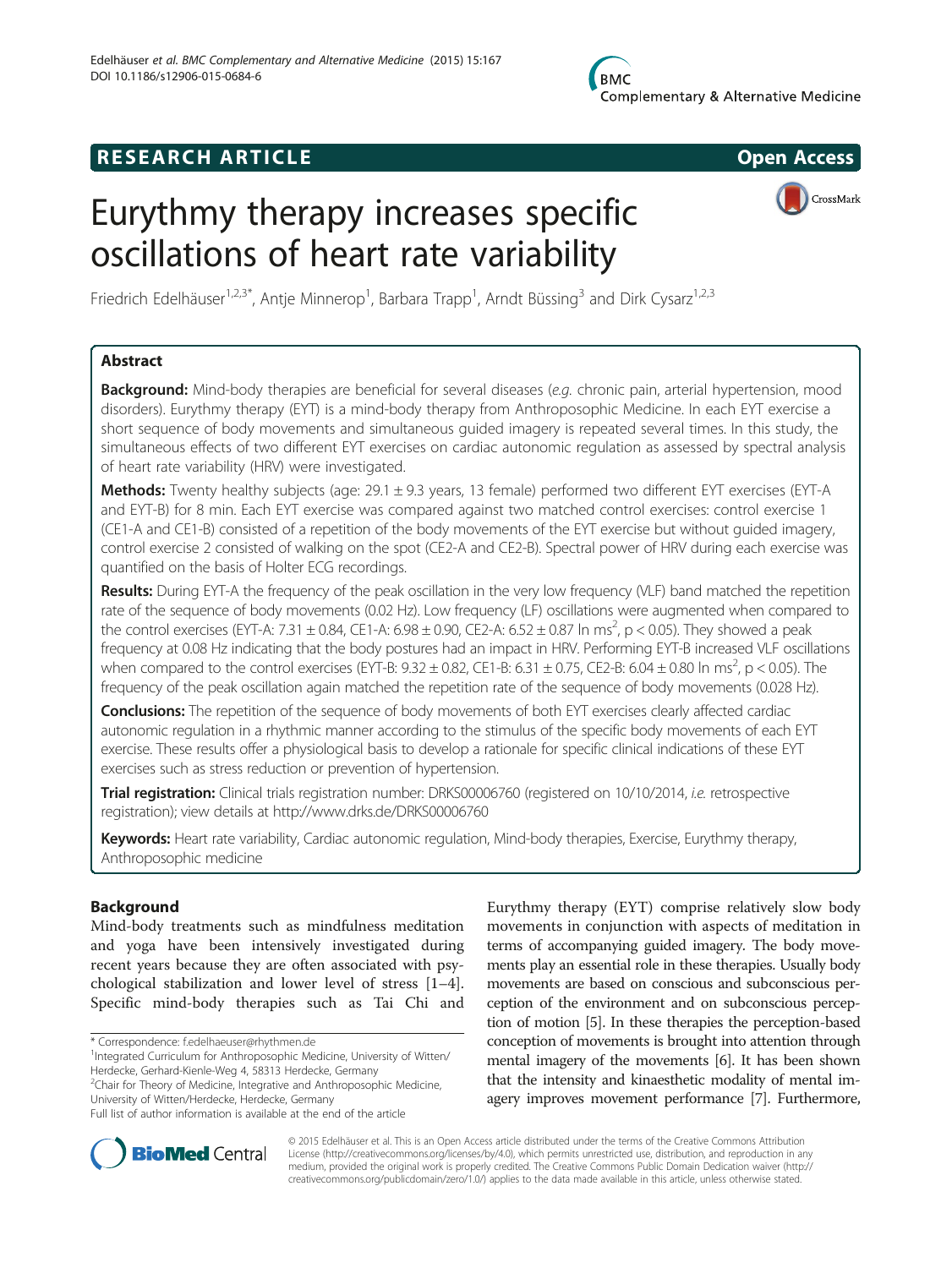normal body movements as well as mental imagery of body movements activate similar areas of the brain indicating a close relationship between active movements and imagery of movements [\[8\]](#page-6-0). Thus, imagery of movements and active movements can also be arranged for therapeutic purposes and mind-body therapies like Tai Chi and EYT seem to facilitate such arrangements. Here, we will focus on EYT as an active intervention.

Eurythmy therapy (Eu-rhythmy means harmonious rhythm) originates in Western culture and was developed in the first decades of the 20th century as a part of Anthroposophic Medicine. The specific EYT movements are based on gestures of the human movement spectrum which are intensified by focussing on specific aspects of the movements. Accompanying guided imagery is tightly connected to the movements to incur feelings and thoughts which are appropriate for the particular sequence of movements. In practice, EYT consists of a relatively short sequence of body movements with accompanying guided imagery. This sequence is continuously repeated several times during the therapy. Evidence is growing that EYT, among others, is useful for the reduction of symptoms in patients with various chronic diseases [[9\]](#page-7-0). Moderately stressed adults showed an improvement of their quality of life after a six-weeks EYT intervention [\[10\]](#page-7-0). Also, children with attention deficit hyperactivity disorder may benefit from EYT [\[11](#page-7-0)]. A recent systematic review stated that EYT may be deemed a relevant add-on in a therapeutic concept [[12](#page-7-0)].

The evidence with respect to effects of EYT on cardiac autonomic regulation and cardiovascular health is sparse. In healthy subjects very low frequency (VLF) and low frequency (LF) oscillations of heart rate variability (HRV) increased during the performance of EYT exercises compared to conventional ergometer training [\[13\]](#page-7-0). After healthy subjects completed a 6-week EYT training (a total of 10 h of EYT), the absolute values of LF and high frequency (HF) oscillations decreased when compared to baseline before the training whereas the LF and HF power relative to the total power increased [[14\]](#page-7-0). Furthermore, during night time after EYT training the HF and LF power relative to  $LF + HF$  power decreased when compared to night time values before the training [\[15\]](#page-7-0). These results seem to support effects of EYT on cardiac autonomic regulation after the EYT training.

The studies on EYT to date have not unambiguously addressed the impact of body movements during the performance of different EYT exercises on cardiac autonomic control (simultaneous effects). Specifically, it is not clear whether the repetition of the sequence of body movements, *i.e.* a repetitive (or rhythmic) stimulus, has a repetitive (rhythmic) impact on cardiac autonomic control. Furthermore, different body postures during one sequence of body movements may also lead to different

effects on cardiac autonomic control. Hence, in this exploratory study we focus on simultaneous effects of two different EYT exercises on cardiac autonomic regulation as assessed by the analysis of HRV. One EYT exercise consists of a sequence of different body postures which are subsequently taken whereas the other EYT exercise consists of a sequence of continuous body movements. Both sequences are repeated several times during the exercise. We hypothesize that both EYT exercises show different effects on cardiac autonomic control primarily imposed by the repetition of the specific sequence of body movements during each EYT exercise.

# **Methods**

## **Subjects**

Twenty healthy subjects aged 20 to 51 years were enrolled in the study (mean:  $29.1 \pm 9.3$  years; 13 female, 7 male). None of the subjects had any history of cardiovascular diseases, in particular no hypo- or hypertension or antiarrhythmic therapy. All subjects were inexperienced with respect to EYT exercises. They abstained from caffeine and nicotine during the day of the study. All subjects gave written informed consent. The study was approved by the ethics committee of the University of Witten/Herdecke (registration nr. 22/2007).

#### Procedure

The EYT exercises were investigated using the following experimental procedure:

Rest – EYT – Rest – CE1 – Rest – CE2 – Rest.

Two different EYT exercises (EYT-A and EYT-B, see below) were investigated and, hence, each subject carried out the procedure twice. CE1 and CE2 denote control exercises: during control exercise 1 (CE1) the same sequence of movements as during the EYT exercise was repeated several times but without guided imagery. Hence, CE1 was a control exercise closely adapted to the respective EYT exercise (further denoted as CE1-A and CE1-B). Control exercise 2 (CE2) consisted of walking on the spot as a non-specific control exercise  $(i.e.$  no repetition of a specific sequence of body movements; they are further denoted as CE2-A and CE2-B). All exercises could be performed by the subjects with normal efforts. EYT exercises and CE1 were demonstrated by an experienced therapist whereas CE2 was carried out without guidance. All exercises (EYT exercises, CE1 and CE2) had to be performed with similar effort. Rest denotes sitting on a chair. Each part of the procedure lasted 8 min and, hence, the total duration of the procedure was approximately 60 min. The subjects were asked not to speak throughout the procedure but there were no instructions with respect to breathing modalities.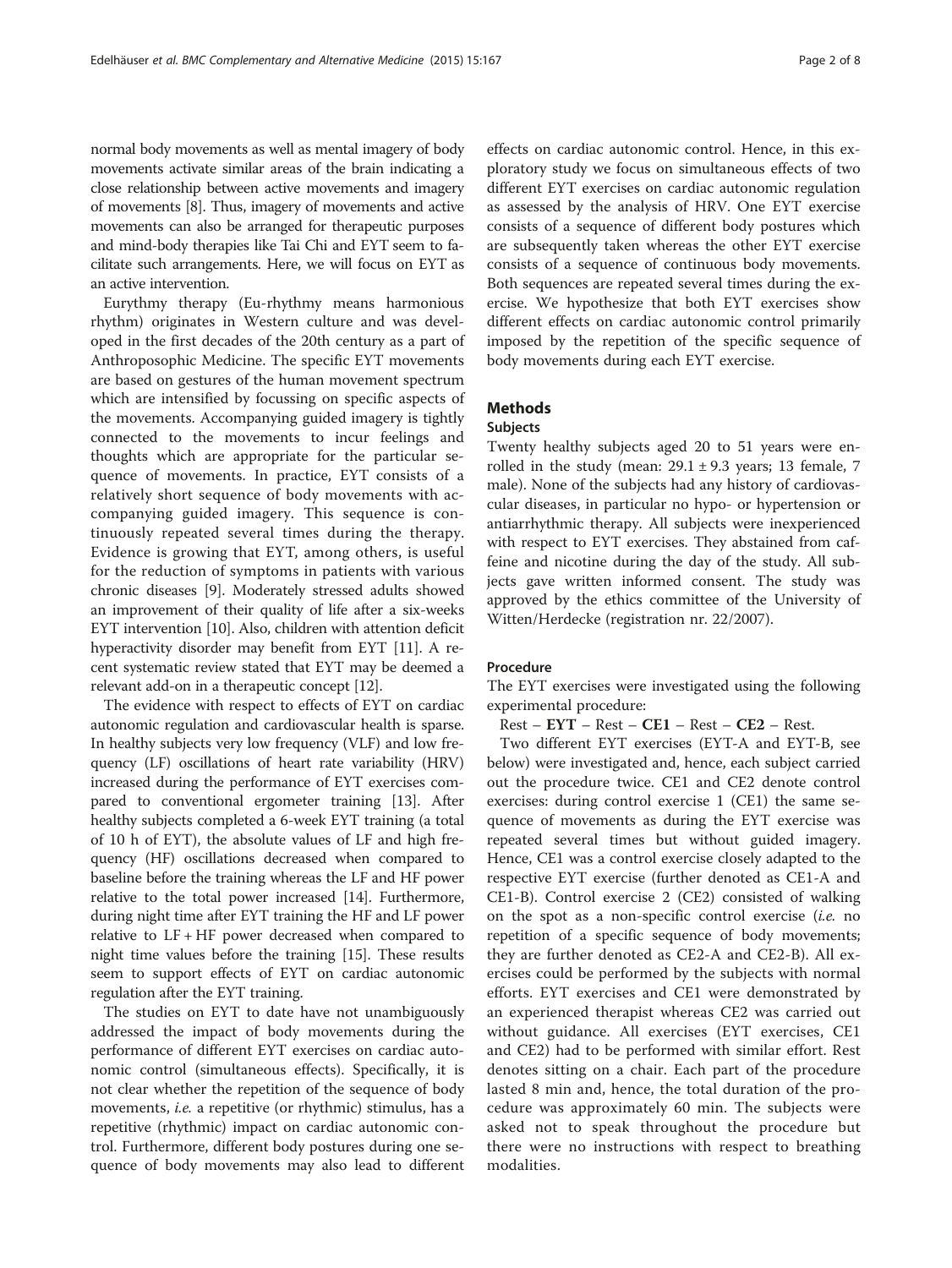<span id="page-2-0"></span>The procedure was performed by four subjects simultaneously for each EYT exercise to maintain proper guidance of the exercises by the therapist. Hence, the procedure had to be repeated five times to include all subjects for a single EYT exercise. A video was recorded of each procedure to aid in the retrospective analysis of the number of sequences of the body movements during each exercise.

## Eurythmy therapy (EYT)

Each EYT exercise consists of a repetition of a specific sequence of body movements in conjunction with appropriate guided imagery. We examined two different EYT exercises termed 'I Think The Saying' (EYT-A) and 'Migraine B' (EYT-B) which are commonly used by eurythmy therapists. They differ with respect to the body movements and the frequency of repetitions. A certified and experienced eurythmy therapist demonstrated the sequence of movements of each EYT exercise and the subjects performed these movements simultaneously with the therapist. At the same time the therapist also conducted the guided imagery that was appropriate to the movements. The therapist repeated the sequence of movements (and the guided imagery) several times during the 8 min.

The exercises started with an initial posture (see Fig. 1A, picture 1: standing upright in a quiet and calm manner). During the 'I Think The Saying' exercise, a movement sequence consisted of 6 different postures which were subsequently taken. Each posture (pictures 2 to 7) was held for some seconds and was accompanied by a specific spoken phrase to guide the inner activity. Then the next posture was taken. The sequence was finished by returning to the initial posture (picture 8). This sequence was repeated several times during the 8 min.

The exercise 'Migraine B' consisted of a continuous slow body movement. A movement sequence started with an upright position in a quiet and calm manner (see Fig. 1B, picture 1). The body was continuously moved as shown in pictures 2 to 7. An essential part of the movement consisted of slowly squatting and returning to upright posture again. At the same time the therapist guided the inner activity such that feelings of 'warmth' and imagination of 'light' arise between the arms in front of the heart (picture 5), and are subsequently 'released' down to the floor. The movement sequence ended by taking the initial posture. Again, the sequence of body movements (and the guided imagery) was repeated several times during the 8 min.

## Heart rate variability (HRV)

An electrocardiogram (ECG) was recorded throughout the procedure at a sampling rate of 4096 Hz using a Holter device (MK3 Holter recorder, Schiller Engineering, Austria). The Holter device had an automatic Rpeak detection. The ECG and the times of the R-peaks were transferred to a PC for further analysis. The times of the automatically identified R-peaks were visually checked and corrected if necessary (<0.1 % of all identified R-peaks). EYT, CE1, CE2 and Rest were analyzed as follows: the first two minutes of each part were omitted to minimize effects caused by adaptations and the subsequent 5 min were analyzed.

Spectral analysis of the RR-interval series was deemed appropriate for the analysis because the EYT exercises consist of repetitions of a specific sequence of body movement and these repetitions were deemed to have a repetitive, i.e. rhythmic, impact on the RR-interval series during the exercise. The power spectral analysis was carried out as follows. The series of normal-to-normal beat



during the exercise. Note that during 1 Think The Saying' different body postures are successively taken (pictures 2 to 7) whereas during 'Migraine B' the movement is smooth with the different postures shown in pictures 2 to 7. For further information see the text. Sequence of photos reproduced by courtesy of author BT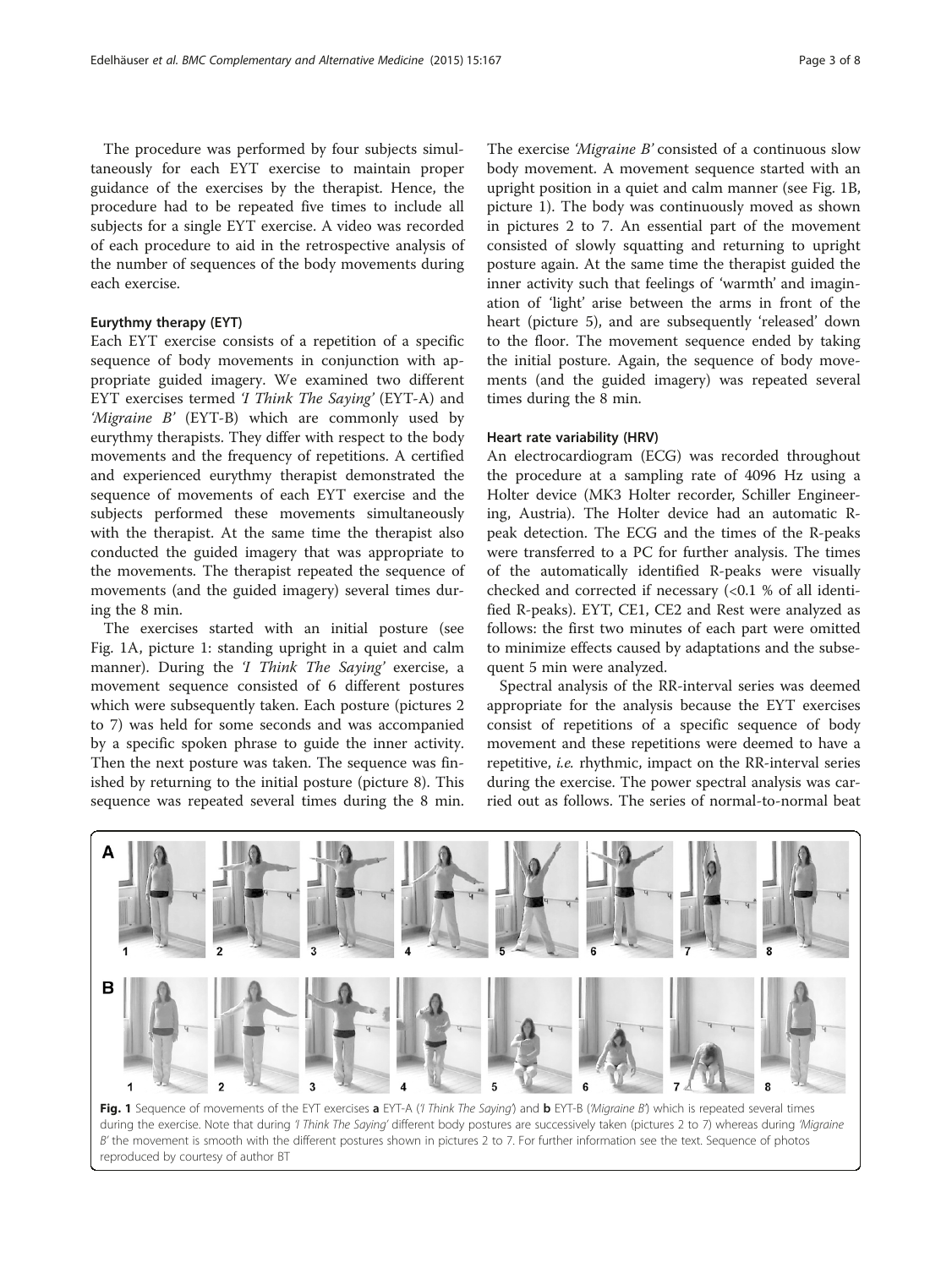<span id="page-3-0"></span>times (RR-intervals) served as the basis for further calculations. The RR-interval series was transformed into a time series (sampling rate: 4 Hz) and subsequently a Fourier transformation was applied. The frequency components were calculated according to the standard definitions of the guidelines [\[16\]](#page-7-0) to enable comparability with other studies. The following frequency ranges were used: very low frequency (VLF: <0.04 Hz), low frequency (LF: 0.04-0.15 Hz) and high frequency oscillations (HF: 0.15-0.4 Hz). Furthermore, the frequency of the peak oscillations was calculated for each frequency band to investigate the impact of the repetitions of the sequence of body movements during each EYT exercise on cardiac autonomic control. In addition, HRV was quantified by the average RR-interval and the standard deviation of the RR-intervals (SDNN) as a measure of overall variability. All calculations were carried out using Matlab (The Mathworks, Natick, Mass., USA).

#### **Statistics**

In this study, all values are expressed as mean ± standard deviation. The frequency domain parameters (VLF, LF, HF) were transformed by taking the natural logarithms because their distributions were skewed. The following conditions were compared: HRV during EYT, CE1, CE2, and Rest at the beginning of the procedure. Changes between these conditions were quantified by a nonparametric analysis of variance (Friedman-test). In case of significant changes, the pair wise comparisons were calculated taking the Bonferroni-correction into account. A p < 0.05 was considered statistically significant.

### Results

All subjects were able to perform the EYT exercises (and the accompanying control exercises) as demonstrated by the therapist.

## EYT-A exercise ("I think the saying")

Reviewing the recorded videos showed that the sequence of body movements during the EYT-A exercise was repeated 10 times on average during the 8 min (i.e. approx. 48 s per cycle corresponding to approx. 0.02 Hz; note that the averaging was carried out with respect to the different subject groups) whereas during CE1-A the sequence was repeated 19 times on average *(i.e.* approx. 25 s per cycle corresponding to approx. 0.04 Hz). During EYT-A, CE1-A and CE2-A the average RR-interval was similar (739 ms, see Table 1), *i.e.* the work load was equal during these exercises. The longest RR-interval appeared during Rest-A (847 ms).

During EYT-A a prominent pattern was obvious in the RR-interval series, *i.e.*, a lengthening of RR-intervals

**Table 1** Measures of heart rate variability. All values are mean  $\pm$  SD

|                             | EYT-A: 'I Think The Saying'      |                         |                         |                                  |
|-----------------------------|----------------------------------|-------------------------|-------------------------|----------------------------------|
|                             | EYT-A                            | CE1-A                   | CE <sub>2</sub> -A      | Rest-A                           |
| $RR [ms]$ ***               | $739 \pm 82$                     | $731 \pm 73$            | $744 \pm 97$            | $847 \pm 109^{a,b,c}$            |
| SDNN [ms]***                | $61 \pm 25$                      | $54 \pm 22$             | $44 \pm 16^{a,d}$       | $67 \pm 36$                      |
| $VLF$ [ln ms <sup>2</sup> ] | $6.68 \pm 0.67$                  | $6.62 \pm 0.80$         | $6.42 \pm 0.67$         | $6.92 \pm 0.75$                  |
| LF [ $\ln ms^2$ ]***        | 7.31 $\pm$ 0.84 <sup>b,c,d</sup> | $6.98 \pm 0.90$         | $6.52 \pm 0.87$         | $6.94 \pm 1.09$                  |
| HF [ $\ln ms^2$ ]**         | $5.51 \pm 1.00$                  | $5.44 \pm 0.90$         | $5.04 \pm 0.88$         | $6.17 \pm 1.08^{b,c}$            |
| Peak osc. VLF [Hz]**        | $0.019 \pm 0.008$                | $0.028 \pm 0.013^{c,d}$ | $0.013 \pm 0.008$       | $0.016 \pm 0.011$                |
| Peak osc. LF [Hz]           | $0.081 \pm 0.020$                | $0.078 \pm 0.027$       | $0.079 \pm 0.020$       | $0.090 \pm 0.025$                |
| Peak osc. HF [Hz]*          | $0.178 \pm 0.037^c$              | $0.208 \pm 0.063$       | $0.238 \pm 0.081$       | $0.226 \pm 0.062$                |
|                             | EYT-B: 'Migraine B'              |                         |                         |                                  |
|                             | EYT-B                            | $CE1-B$                 | $CE2-B$                 | Rest-B                           |
| RR [ms]***                  | $774 \pm 100^{\circ}$            | $730 \pm 96$            | $620 \pm 117$           | $878 \pm 109^{b,c}$              |
| SDNN [ms]***                | $138 \pm 43$                     | $118 \pm 46$            | $33 \pm 14^{a,b,d}$     | $73 \pm 36^a$                    |
| VLF [ $\ln ms^2$ ]***       | $9.32 \pm 0.82^{b,c,d}$          | $6.31 \pm 0.75$         | $6.04 \pm 0.80$         | $7.05 \pm 1.39$                  |
| LF [ $\ln ms^2$ ]***        | $7.91 \pm 1.00$                  | $8.98 \pm 1.12^{d}$     | $5.47 \pm 1.29^{a,b}$   | $6.97 \pm 1.07$                  |
| HF [ $\ln ms^2$ ]***        | $6.68 \pm 1.04$                  | $6.56 \pm 1.05$         | $3.82 \pm 1.39^{a,b,d}$ | $6.39 \pm 1.07$                  |
| Peak osc. VLF [Hz]***       | $0.026 \pm 0.004^{c,d}$          | $0.018 \pm 0.013$       | $0.008 \pm 0.007$       | $0.012 \pm 0.009$                |
| Peak osc. LF [Hz]**         | $0.058 \pm 0.021$ <sup>d</sup>   | $0.070 \pm 0.011$       | $0.072 \pm 0.025$       | $0.090 \pm 0.030$                |
| Peak osc. HF [Hz]**         | $0.185 \pm 0.048$                | $0.185 \pm 0.041$       | $0.206 \pm 0.075$       | $0.236 \pm 0.058$ <sup>a,c</sup> |

'Peak osc.' denotes the peak oscillation in the respective frequency band<br>\*  $p_{\text{Friedman}} < 0.05$ , \*\*  $p_{\text{Friedman}} < 0.01$ , \*\*\*  $p_{\text{Friedman}} < 0.001$ 

 $A^a$  p < 0.05 vs. EYT,  $^b$  p < 0.05 vs. CE1,  $^c$  p < 0.05 vs. CE2,  $^d$  p < 0.05 vs. Rest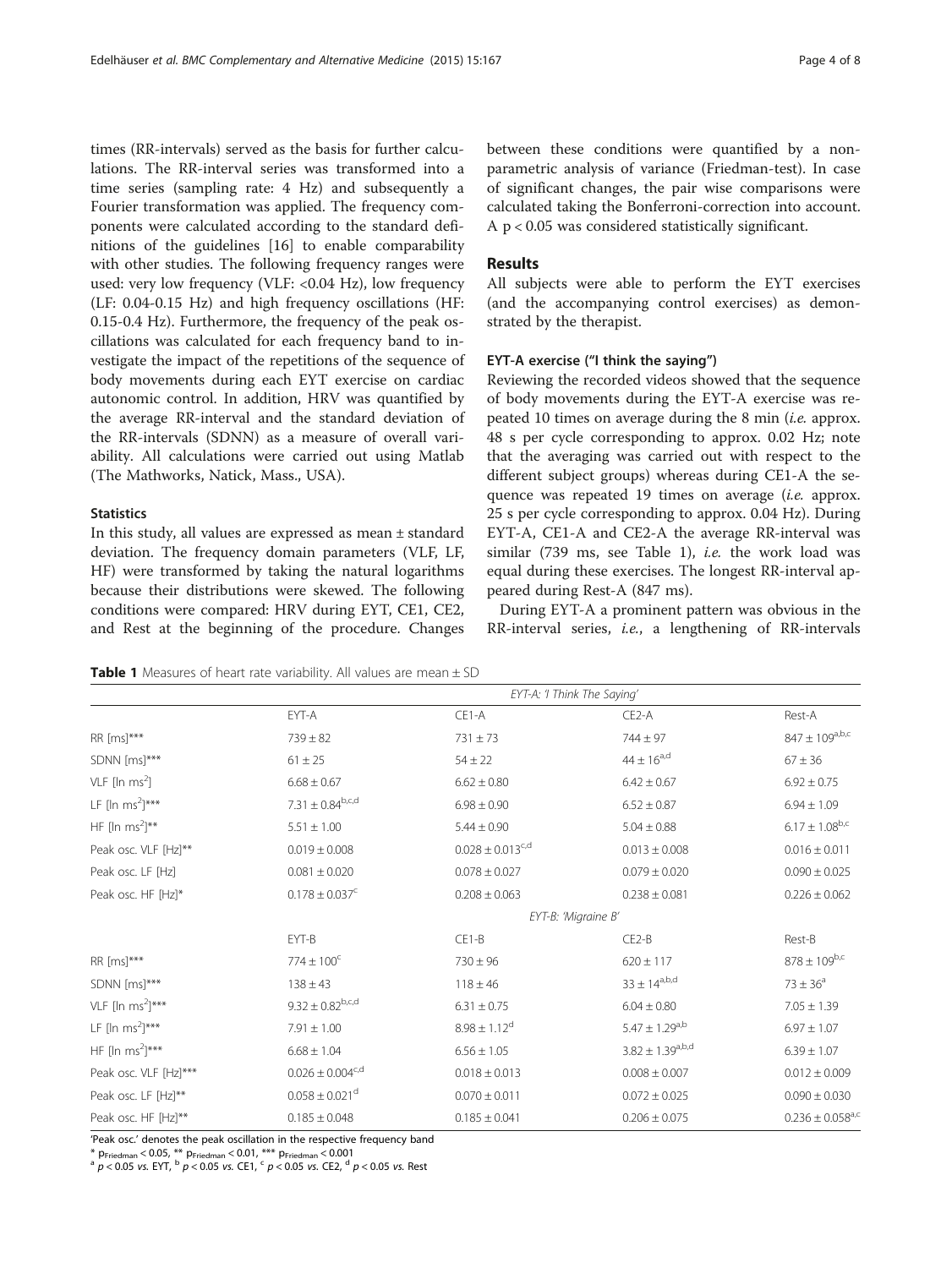occurred several times during the performance of the exercise (see Fig. 2A). This pattern was not reflected by SDNN. SDNN was lowest during CE2-A, whereas the other conditions showed a higher SDNN (EYT-A: 61 vs. 44 ms,  $p < 0.05$ ; cf. Table [1](#page-3-0)) similar to Rest-A (67 ms), *i.e.* the overall variability was similar during these conditions.

In the frequency domain the VLF component (EYT-A: 6.68 ln ms<sup>2</sup>) was similar during the different conditions. The frequency of the peak oscillation in the VLF range was highest during CE1-A (0.028 Hz) and lowest during CE2-A (0.013 Hz,  $p < 0.05$ ) whereas the frequency was intermediate during EYT-A (0.019 Hz) and during Rest (0.016 Hz). LF oscillations were largest during EYT-A  $(7.31 \ln ms^2)$  compared to all other conditions (CE1-A: 6.98 ln ms<sup>2</sup>; CE2-A: 6.52 ln ms<sup>2</sup>; Rest-A: 6.94 ln ms<sup>2</sup>; all comparisons:  $p < 0.05$ ). The frequency of the peak oscillation in the LF range was 0.081 Hz and did not change during the different exercises. HF oscillations were larger during Rest-A  $(6.71 \ln ms^2)$  compared to CE1-A  $(5.44 \ln m)$ ms<sup>2</sup>,  $p < 0.05$ ) and CE2-A (5.04 ln ms<sup>2</sup>,  $p < 0.05$ ). The frequency of the peak oscillations in the HF range were lowest during EYT-A (0.178 Hz) and highest during CE2-A (0.238 Hz,  $p < 0.05$ ) whereas they were intermediate during CE1-A (0.208 Hz) and Rest-A (0.226 Hz).

#### EYT-B exercise ('Migraine B')

The recorded videos showed that the sequence of body movements during the EYT-B exercise was repeated 13 times on average during 8 min (approx. 37 s per cycle corresponding to approx. 0.0275 Hz) whereas CE1-B was repeated 36 times on average (approx. 13 s per cycle corresponding to approx. 0.075 Hz). The average RR-interval during EYT-B was 774 ms. It was shorter during CE2-B (620 ms) and longer during Rest-B (878 ms) but only CE1- B (730 ms) and CE2-B differed significantly from Rest-B (p < 0.05). During EYT-B pronounced oscillations occurred in the RR-interval series (see Fig. 2B). The oscillations ranged

from approx. 800 ms to 1100 ms. Accordingly, SDNN was largest during EYT-B whereas it was lowest during CE2-B (138  $vs.$  33 ms,  $p < 0.05$ ), and intermediate during Rest-B (73 vs. 138 ms during EYT-B, p < 0.05).

The oscillations of the RR-interval series during EYT-B led to a substantial increase of the VLF component compared to Rest-B (9.32vs. 7.05  $\ln \text{ms}^2$ , p < 0.05). The peak oscillation in the VLF range had a frequency of 0.026 Hz during EYT-B and was lower during Rest-B (0.012 Hz, p < 0.05) and during CE2-B (0.008 Hz, p < 0.05) whereas it was intermediate during CE1-B (0.018 Hz). The LF component was largest during CE1-B whereas it was lowest during CE2-B (8.98 *vs.* 5.47 ln ms<sup>2</sup>,  $p < 0.05$ ).<br>Here the frequency of the peak oscillation was highest Here, the frequency of the peak oscillation was highest during Rest-B (0.090 Hz) and lowest during EYT-B  $(0.058$  Hz,  $p < 0.05)$  whereas CE1-B and CE2-B were intermediate (0.070 Hz). The HF component did not show specific effects of EYT-B when compared to CE1- B or Rest-B but it decreased during CE2-B (6.68 vs. 3.82 ln ms<sup>2</sup>,  $p < 0.05$ ). The frequency of the peak oscillation was highest during Rest-B (0.236 Hz) and lowest during EYT-B and CE1-B (0.185 Hz,  $p < 0.05$ ).

#### **Discussion**

In this study we found different effects of the two different EYT exercises on cardiac autonomic regulation. During the repetition of the sequence of movements of EYT-A ('I Think The Saying') pronounced LF oscillations occurred in the RR-interval series. The peak oscillation in this frequency range had frequency of 0.08 Hz which is four times the peak oscillation in the VLF band (0.02 Hz). In the VLF band the peak oscillation matched the repetition rate of the sequence of movements. Hence, the repetition of body movements had an impact on cardiac autonomic control. The oscillation in the LF band seemed to be induced by the different body positions and in particular by the different arm positions.

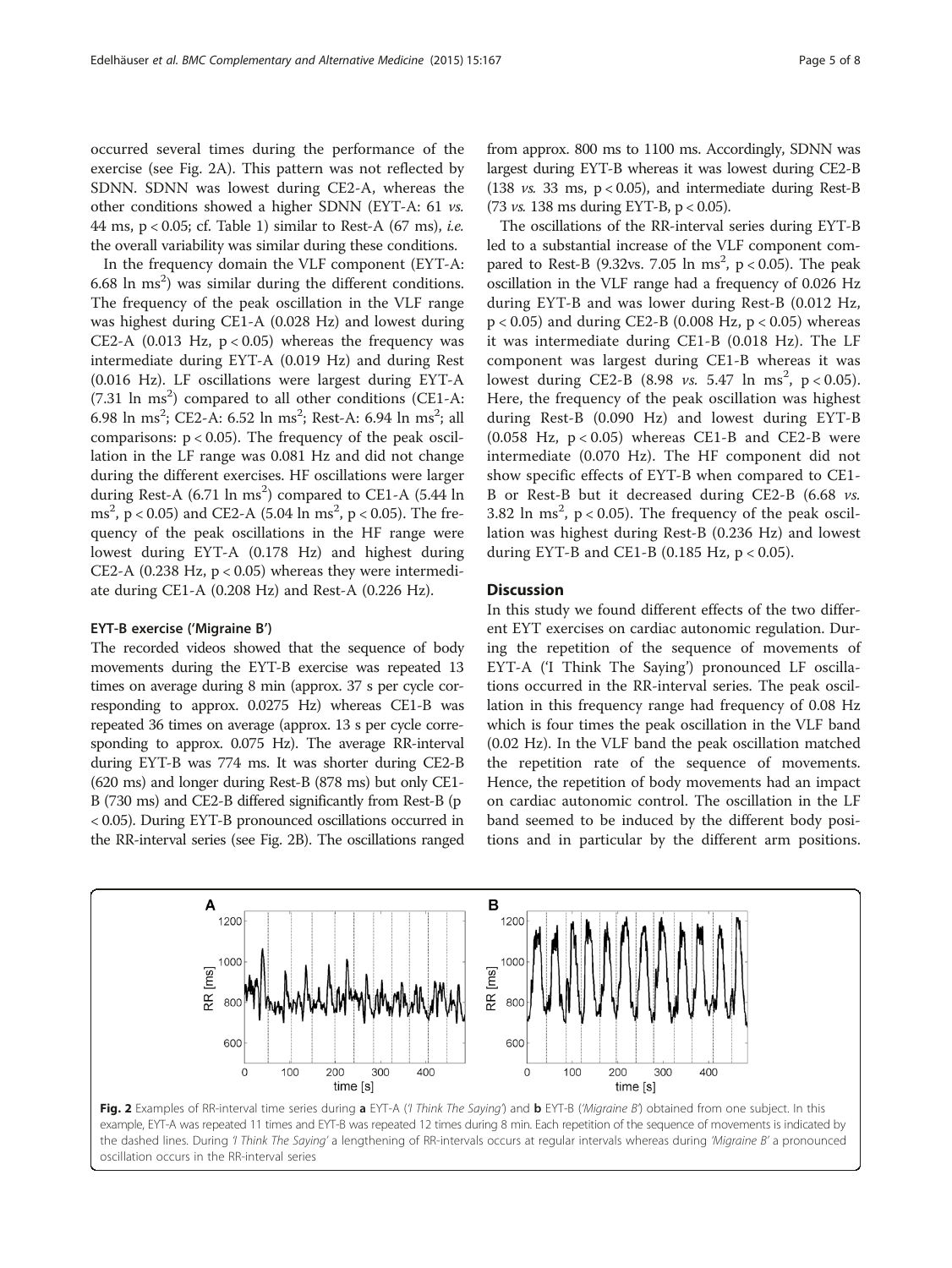The peak oscillation in the HF band was lowest during EYT-A indicating that the respiratory rate decreased during the exercise. Hence, EYT-A also seemed to have an impact on respiration. These effects were not observable during the control exercises. During EYT-B ('Migraine B') pronounced VLF oscillations appeared compared to Rest. The peak oscillation in the VLF band (0.028 Hz) again matched the repetition rate of the sequence of movements. During the control exercise with the same sequence of movements but without guided imagery the peak oscillation in the LF band matched the repetition rate of the control exercise (0.08 Hz). Hence, the repetition of standing, going to the squat and erecting again (as a continuous body movement) had a clear repetitive impact on cardiac autonomic control during EYT-B and its adapted control exercise. Similar to EYT-A the exercise slowed down the respiratory rate compared to the resting condition as indicated by the decrease of the peak oscillation in the HF. On the contrary, walking on the spot as another control exercise without an explicit repetition of specific body movements especially of the upper part of the body did not show any rhythmic impact on cardiac autonomic control.

How can the agreement of the repetition rate of the sequence of body movements with peak oscillations of HRV be explained? Generally, normal body movements such as actively standing up from the supine position clearly change the autonomic control, i.e. the average RR-interval decreases and HF component of HRV decreases [[17\]](#page-7-0). Such movements may also contribute to VLF oscillations in long term Holter ECG recordings [[18](#page-7-0)]. Other movements like e.g. squatting, raising or swinging the arms also lead to specific alterations of cardiovascular regulation and breathing [\[19](#page-7-0)–[21](#page-7-0)]. These changes reflect reactions of the cardiac autonomic regulation to the particular movement. The present findings primarily reflect alterations caused by the repetition of the sequence of specific body movements of the EYT exercises.

In particular, the EYT-A exercise 'I Think The Saying' (and the control exercise CE1-A) comprised a sequence of different body postures which were strongly determined by the position of the arms. In all postures the arms were at least slightly raised and in most positions the arms show a shoulder flexion of 90° or more (see Fig. [1A,](#page-2-0) pictures 2 to 7). Such arm positions alter the tidal volume of respiration because they are accompanied by a decrease of inspiratory capacity and an increase of functional residual capacity [[21](#page-7-0)]. Hence, also respiratory sinus arrhythmia, a contributing factor of HRV, is altered by the restrictions imposed on the tidal volume [[22](#page-7-0), [23](#page-7-0)]. The increased LF component during the performance of this EYT exercise had a peak oscillation at a frequency of 0.081 Hz which is four times the frequency of the repetitions of the sequence of body movements (0.02 Hz). Hence, each sequence of body movements *(i.e.* different arm positions) gave also rise to four oscillations in the beat-to-beat series. However, the association of the timing of these oscillations to the different body postures is difficult because a simultaneous recording of e.g. the position of the arms and the ECG was not available. Although the EYT-A exercise and CE1-A consisted of the same sequence of movements this effect was not visible during CE1-A. Taking into account that CE1-A was carried out faster than the EYT-A exercise, it seems that the lower speed of the EYT-A exercise altered cardiac autonomic regulation more differentiated than CE1-A. Furthermore, the EYT movements were performed with higher awareness and thus lower speed, an effect that also contributes to the described difference.

During EYT-B exercise 'Migraine B' (and the control exercise CE1-B) the pronounced oscillations of the RRinterval series were also caused by the repetition of the sequence of body movements of this exercise. An essential part of the body movements consists of slowly going to the squat and then standing up again (see Fig. [1B](#page-2-0)). During squat the RR-intervals and blood pressure increase immediately whereas this effect is reversed after standing up again [\[20](#page-7-0), [24](#page-7-0), [25](#page-7-0)]. Hence, the VLF oscillation of the RR-intervals during this EYT-B exercise reflects the repetition of the sequence of body movements (slowly going to the squat and erecting again) during the EYT-B exercise. The peak frequency of the oscillations in the VLF range (0.0265 Hz) was in agreement with the frequency of the repetition of the sequence of body movements. Hence, the aforementioned physiological changes during going to the squat and erecting were responsible for the synchronous effects of the body movements on cardiac autonomic regulation. For CE1-B the peak frequency of the oscillations in the LF range (0.07 Hz) again corresponded to the frequency of the repetition of the sequence of body movements. Hence, the oscillations were again evoked by the repetition of squatting and straightening up again. Notice that CE1-B was also carried out much faster than the EYT-B exercise (like in CE1-A, see above) because the awareness of the movements was much lower (no guided imagery).

What might be the physiological relevance of these findings? LF and VLF oscillations are associated with baroreflex sensitivity which is controlled by parasympathetic activity [\[26\]](#page-7-0). The enhancement of LF oscillations of the cardiovascular system (e.g. by means of slow breathing) improves baroreflex sensitivity and decreases blood pressure in patients with essential hypertension [[27\]](#page-7-0). Hence, in patients with coronary heart disease, home-based Tai Chi training (3 times/week) together with conventional cardiac rehabilitation improved baroreflex sensitivity compared to conventional cardiac rehabilitation only [\[28\]](#page-7-0). In this study, the VLF and LF oscillations were induced by the repetition of specific body movements instead of e.g. slow respiration. Nevertheless, one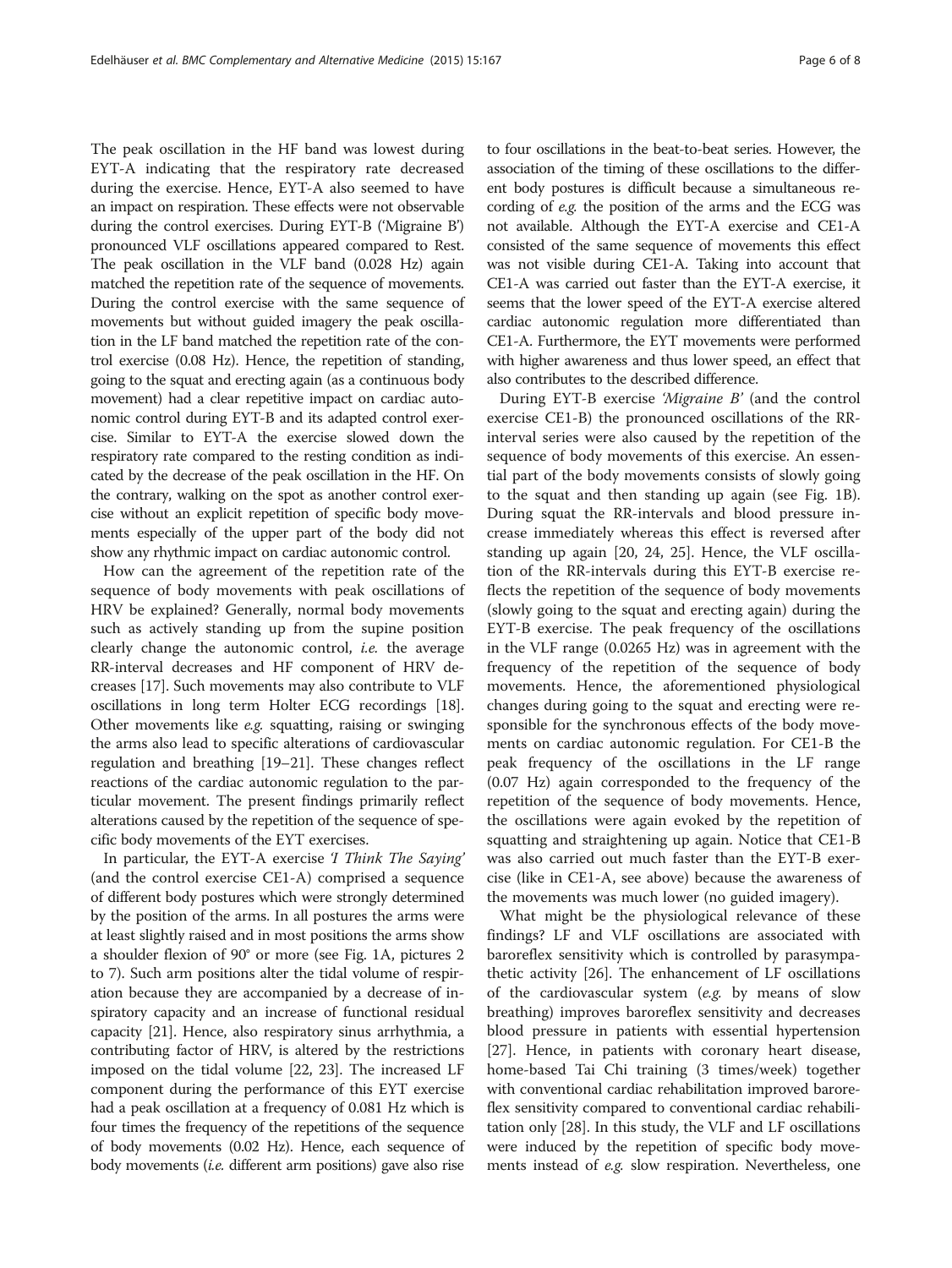<span id="page-6-0"></span>may also expect an improvement of baroreflex sensitivity and decrease of blood pressure by the specific EYT exercises when performed e.g. three times per week for several weeks.

It has to be noted that guided imagery (without accompanying body movements) could also lead to alterations of the cardiac autonomic regulation. Different types of meditation (e.g. Chinese Chi and Kundalini Yoga) have a specific impact on HRV [[29\]](#page-7-0). During Zen style meditation (calm sitting without accompanying imagery) breathing may be altered and even cardiorespiratory synchronization may occur [\[30](#page-7-0)]. Meditation clearly affects cardiac autonomic regulation because e.g. the LF component of HRV is often increased during meditation [[29](#page-7-0)–[32](#page-7-0)]. Furthermore, different emotional and mental states have an impact on autonomic control [\[33](#page-7-0)] and may even show distinct patterns of sympathetic and parasympathetic regulation [[34](#page-7-0)]. However, in interventions which involve conscious body movements and guided imagery simultaneously (e.g. EYT or Tai Chi) the effects of guided imagery on HRV are masked by the large effects of the body movements.

A limitation of this study is that the order of exercises (EYT, CE1, CE2) was not randomized and the speed of performing CE1 was not controlled (the subjects were asked to perform all exercises with similar effort). In order to improve the comparability between the results of EYT and CE1 the performance speed should be controlled in further studies to obtain a similar amount of repetitions of body movements during EYT and CE1. On the other hand, the experience that the EYT exercises require a conscious attention and involvement which was obviously not present in the control activities reflects real life conditions. Another limitation is the lack of signals such as the movement status (e.g. tracking of arm position) and other physiological measurements (e.g. respiration). Such signals would help to better identify the interaction between body movements and alterations of cardiovascular regulation. In particular, e.g. the impact of different arm positions on HRV could be investigated in more detail using more sophisticated study settings. It also has to be noted that the body movements lead to augmentation of the VLF and LF component (see above). Particularly VLF oscillations may lead to nonstationarities of the beat-to-beat series and, hence, the spectral components contributing to the cardiac autonomic regulation may be overestimated [[35\]](#page-7-0).

### Conclusions

In summary, EYT exercises impose rhythmic effects on cardiac autonomic regulation through cyclic repetitions of a sequence of specific body movements, i.e. HRV shows oscillations simultaneously to the cyclic repetition of body movements. The effects on autonomic cardiac regulation depend on the specific sequence of body movements used during the exercise. Depending on the body movements each exercise has an impact on different parameters like e.g. thoracic pressure or venous return which are vital for cardiac autonomic control. We hypothesize that each EYT exercise leads to specific alterations of cardiac autonomic regulation if the exercise is practiced several times in a serial succession (in analogy to 'normal' exercise training which also leads to different adaptations which also affects cardiac autonomic regulation). Future studies should also focus on alterations of the autonomic control mediated by the specific emotional and mental states of each EYT exercise. Next steps will be to initiate longitudinal studies to monitor the effects of regular EYT practice, and thus the verification of specific exercises which might be used in a clinical setting.

#### Competing interests

The authors declare that they have no competing interests.

#### Author's contributions

FE and DC conceived the study and performed the analysis of the data. AM and BT participated in the study design, acquired subjects, carried out the exercises and data acquisition. AB helped in the interpretation of the data. FE, AB and DC drafted the manuscript. All authors read and approved the final manuscript.

#### Acknowledgments

The authors would like to thank the Software AG Foundation (Darmstadt, Germany) for their financial support of the working group "Analysis of Rhythmic Structures of Physiological Signals" (FE, AM, DC).

#### Author details

<sup>1</sup>Integrated Curriculum for Anthroposophic Medicine, University of Witten/ Herdecke, Gerhard-Kienle-Weg 4, 58313 Herdecke, Germany. <sup>2</sup>Chair for Theory of Medicine, Integrative and Anthroposophic Medicine, University of Witten/Herdecke, Herdecke, Germany. <sup>3</sup>Institute of Integrative Medicine, University of Witten/Herdecke, Herdecke, Germany.

#### Received: 8 August 2014 Accepted: 21 May 2015 Published online: 06 June 2015

#### References

- 1. Chiesa A, Serretti A. Mindfulness-based stress reduction for stress management in healthy people: a review and meta-analysis. J Altern Complement Med. 2009;15:593–600.
- 2. Bohlmeijer E, Prenger R, Taal E, Cuijpers P. The effects of mindfulness-based stress reduction therapy on mental health of adults with a chronic medical disease: a meta-analysis. J Psychosom Res. 2010;68:539–44.
- 3. Boehm K, Ostermann T, Milazzo S, Büssing A. Effects of yoga interventions on fatigue: a meta-analysis. Evid Based Complement Alternat Med. 2012;2012:124703.
- 4. Büssing A, Michalsen A, Khalsa SB, Telles S, Sherman KJ. Effects of yoga on mental and physical health: a short summary of reviews. Evid Based Complement Alternat Med. 2012;2012:165410.
- 5. Mechsner F, Kerzel D, Knoblich G, Prinz W. Perceptual basis of bimanual coordination. Nature. 2001;414:69–73.
- 6. Jeannerod M. Mental imagery in the motor context. Neuropsychologia. 1995;33:1419–32.
- 7. Neuper C, Scherer R, Reiner M, Pfurtscheller G. Imagery of motor actions: differential effects of kinesthetic and visual-motor mode of imagery in single-trial EEG. Cogn Brain Res. 2005;25:668–77.
- 8. Solodkin A, Hlustik P, Chen EE, Small SL. Fine modulation in network activation during motor execution and motor imagery. Cereb Cortex. 2004;14:1246–55.